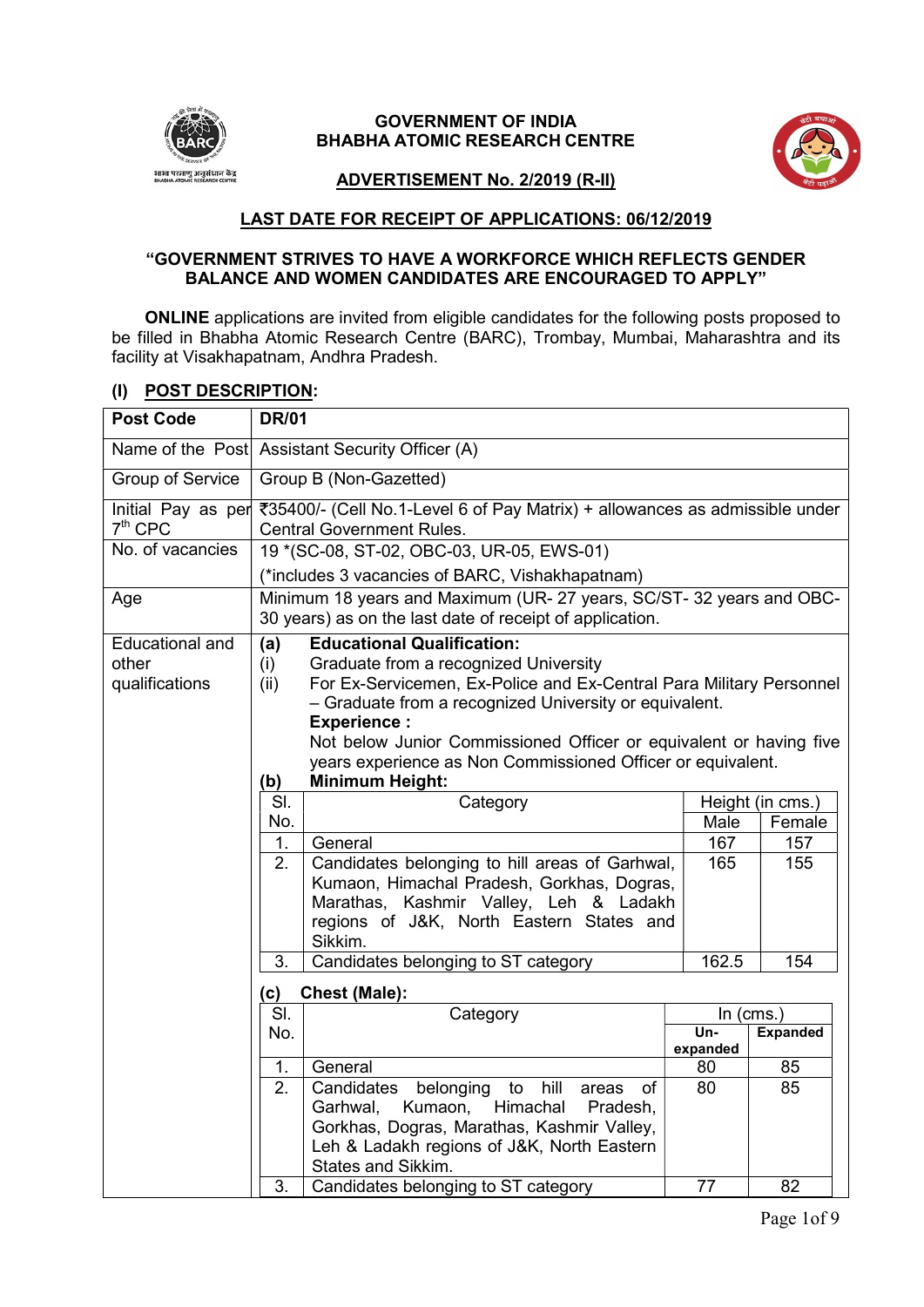Nature of duties : Deploying Security Staff, regulating entry / exist of authorized personnel, vehicles, materials, attending to untoward incidents like trespassing, theft, fire, accident etc., taking security rounds, conducting enquiries, recording statements, collecting intelligence, rendering assistance to employees in case of emergency, supervising packing of materials, clearing gate pass, enforcement of security rules / procedure, operating security gadgets, drawing pachanamas, making written reports of unusual happenings and liaisoning with police. The candidates so recruited are required to perform round the clock shift duties in operational plants and areas.

| <b>Post Code</b>                       | <b>DR/02</b>                                           |                                                                  |            |          |
|----------------------------------------|--------------------------------------------------------|------------------------------------------------------------------|------------|----------|
| Name of the Post                       |                                                        | <b>Security Guard</b>                                            |            |          |
| <b>Group of Service</b>                | Group C (Non-Gazetted)                                 |                                                                  |            |          |
| No. of vacancies                       | 73 <sup>#*</sup> (SC-15, ST-06, OBC-20, UR-26, EWS-06) |                                                                  |            |          |
|                                        |                                                        | #Includes 25 vacancies (SC-03, ST-01, OBC-06, UR-13, EWS-        |            |          |
|                                        |                                                        | 02) for BARC, Visakhaptnam.                                      |            |          |
|                                        |                                                        | *14 vacancies of BARC, Trombay, Mumbai are reserved for          |            |          |
|                                        |                                                        | Ex-serviceman.                                                   |            |          |
| Initial Pay as per 7 <sup>th</sup> CPC |                                                        | ₹ 18000/- (Cell No.1-Level 1 of Pay Matrix) + allowances as      |            |          |
|                                        |                                                        | admissible under Central Government Rules.                       |            |          |
| Age                                    |                                                        | Minimum 18 years and Maximum (UR- 27 years, SC/ST- 32            |            |          |
|                                        |                                                        | years and OBC-30 years) as on the last date of receipt of        |            |          |
|                                        |                                                        | application.                                                     |            |          |
| <b>Educational Qualification and</b>   | (a)                                                    | <b>Educational Qualification:</b>                                |            |          |
| other qualification                    | (i)                                                    | X <sup>th</sup> Standard pass                                    |            |          |
|                                        | (ii)                                                   | For Ex-Servicemen, Ex-Police and Ex-Central Para                 |            |          |
|                                        |                                                        | Military Personnel X <sup>th</sup> Standard pass or equivalent   |            |          |
|                                        |                                                        | Central Para Military Personnel X <sup>th</sup> Standard Pass or |            |          |
|                                        |                                                        | equivalent certificate from Armed Forces.                        |            |          |
|                                        | (b)                                                    | <b>Minimum Height:</b>                                           |            |          |
|                                        | SI.                                                    | Category                                                         | Height     |          |
|                                        | No.                                                    |                                                                  | (in cm)    |          |
|                                        |                                                        |                                                                  | Male       | Female   |
|                                        | 1.                                                     | General                                                          | 167        | 157      |
|                                        | 2.                                                     | Candidates belonging to hill areas of                            | 165        | 155      |
|                                        |                                                        | Kumaon,<br>Garhwal,<br>Himachal                                  |            |          |
|                                        |                                                        | Pradesh,<br>Gorkhas,<br>Dogras,                                  |            |          |
|                                        |                                                        | Marathas, Kashmir Valley, Leh &                                  |            |          |
|                                        |                                                        | Ladakh regions<br>of J&K,<br>North                               |            |          |
|                                        |                                                        | Eastern States and Sikkim.                                       |            |          |
|                                        | 3.                                                     | Candidates belonging to ST<br>category                           | 162.5      | 154      |
|                                        | (c)                                                    | <b>Chest (Male)</b>                                              |            |          |
|                                        |                                                        |                                                                  |            |          |
|                                        | SI.                                                    | Category                                                         | In cm.     |          |
|                                        | No.                                                    |                                                                  | Unexpanded | Expanded |
|                                        | 1.                                                     | General                                                          | 80         | 85       |
|                                        | 2.                                                     | Candidates belonging to hill areas                               | 80         | 85       |
|                                        |                                                        | of Garhwal, Kumaon, Himachal                                     |            |          |
|                                        |                                                        | Pradesh,<br>Gorkhas,<br>Dogras,                                  |            |          |
|                                        |                                                        | Marathas, Kashmir Valley, Leh &                                  |            |          |
|                                        |                                                        | Ladakh regions of J&K, North                                     |            |          |
|                                        |                                                        | Eastern States and Sikkim.                                       |            |          |
|                                        | 3.                                                     | Candidates belonging to ST                                       | 77         | 82       |
|                                        |                                                        | category                                                         |            |          |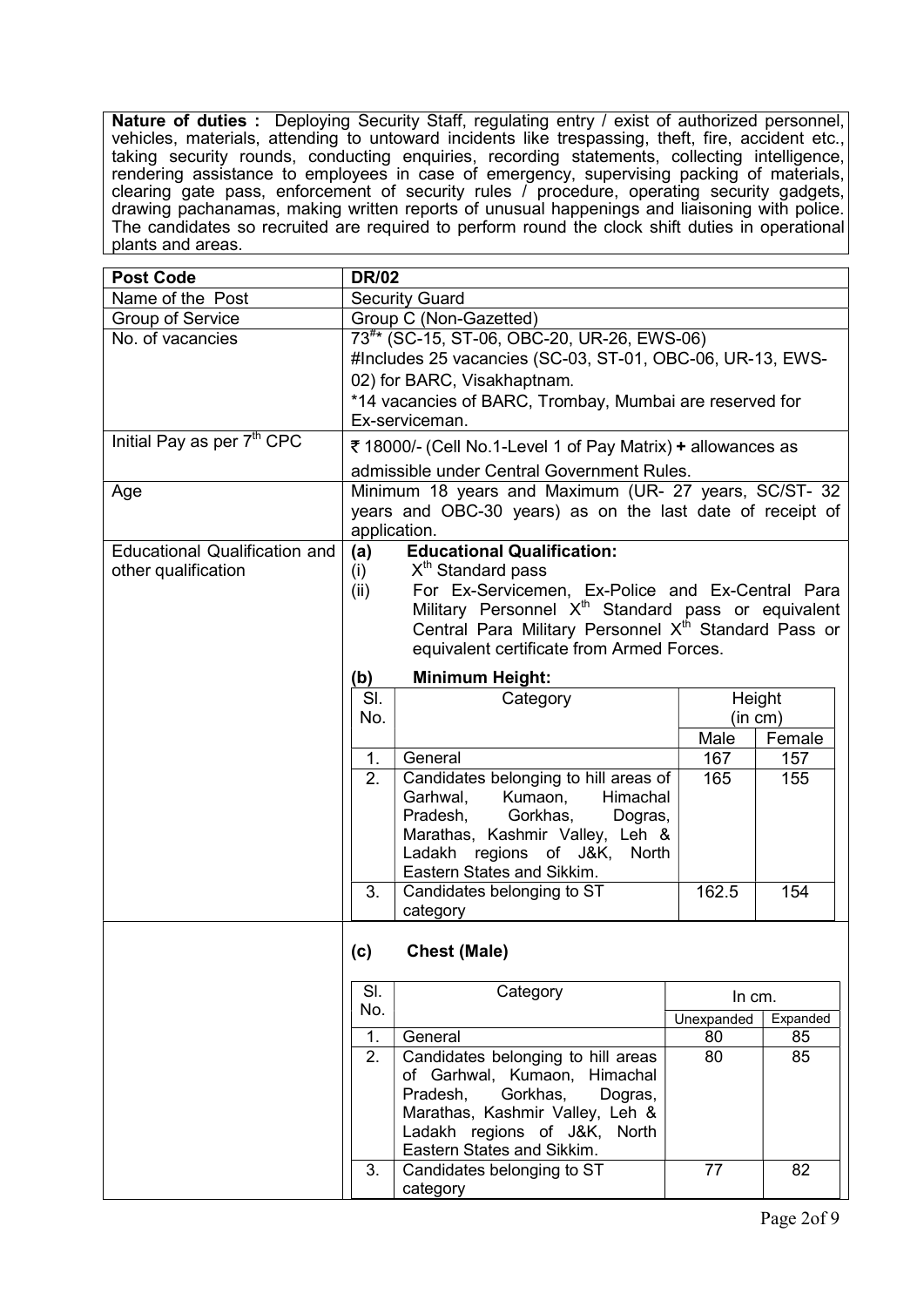Nature of duties : Work under supervision of Assistant Security Officer and assist them in access control duty at every point, collect intelligence and perform vigilance, watch and ward duties and patrolling duty in round the clock shifts.

# The upper age limit prescribed will be relaxable as under:

|                | Relaxation in the upper age limit of 5 years shall be admissible to all persons who had<br>ordinarily been domiciled in Kashmir division of the state of Jammu & Kashmir during the |
|----------------|-------------------------------------------------------------------------------------------------------------------------------------------------------------------------------------|
|                | period from the 1 <sup>st</sup> day of January 1980 to 31 <sup>st</sup> day of December 1989 provided that the                                                                      |
|                | relaxation in the upper age limit for appearing at any examination shall be subject to the                                                                                          |
|                | maximum number of chances permissible under the relevant rules.                                                                                                                     |
| $\overline{2}$ | Relaxation in the upper age limit of 5 years shall be admissible to children/family members                                                                                         |
|                | of those who died in the 1984 riots.                                                                                                                                                |
| 3              | Relaxation in age for Ex-servicemen will be as per Government of India Orders [Period of                                                                                            |
|                | Military service plus 3 years].                                                                                                                                                     |
| $\overline{4}$ | For Departmental candidates who have rendered not less than 3 years continuous and                                                                                                  |
|                | regular service in Central Government in the same line or allied cadre as on the last date                                                                                          |
|                | of receipt of application are eligible for relaxation in upper age limit as per Government of                                                                                       |
|                | India Orders.                                                                                                                                                                       |
| 5              | Widows, divorced women and women judicially separated from their husbands and not re-                                                                                               |
|                | married are eligible for relaxation in the upper age as per Government of India Orders.                                                                                             |
| 6              | Meritorious sportspersons are eligible for relaxation in the upper age limit as per                                                                                                 |
|                | Government of India Orders.                                                                                                                                                         |

- (II) APPLICATION FEE: Mode of payment of the Application Fee is through Online.
- For the post of Assistant Security Officer(A) (DR/01)  $\bar{\tau}$  150/-(Rupees One hundred and fifty only)
- For the post of Security Guard (DR/02)  $\bar{\tau}$  100/-(Rupees One hundred only)
- Application Fee is exempted for women candidates and candidates belonging to Scheduled Caste, Scheduled Tribe and Ex-servicemen eligible for reservation as per Government of India Orders.
- After submission of online application, the applicant has to make online payment of application fee using the Application Number generated online. If application fee is not paid before the last date of receipt of on-line application, the application will be treated as incomplete and rejected.
- For payment of fee, candidates should click on the 'Make Payment' option under the 'My Account' menu. The Application number generated while submission of application can be selected from Drop-down box and on clicking the submit button, candidates can go to the next page for making the online payment.
- Detailed guidelines for payment of application fee is available under the menu "How to Apply  $\rightarrow$  Payment of fees".
- Fee once paid shall not be refunded under any circumstances and cannot be held in reserve for any other recruitment.
- Application fee should be paid on or before the last date of receipt of on-line application.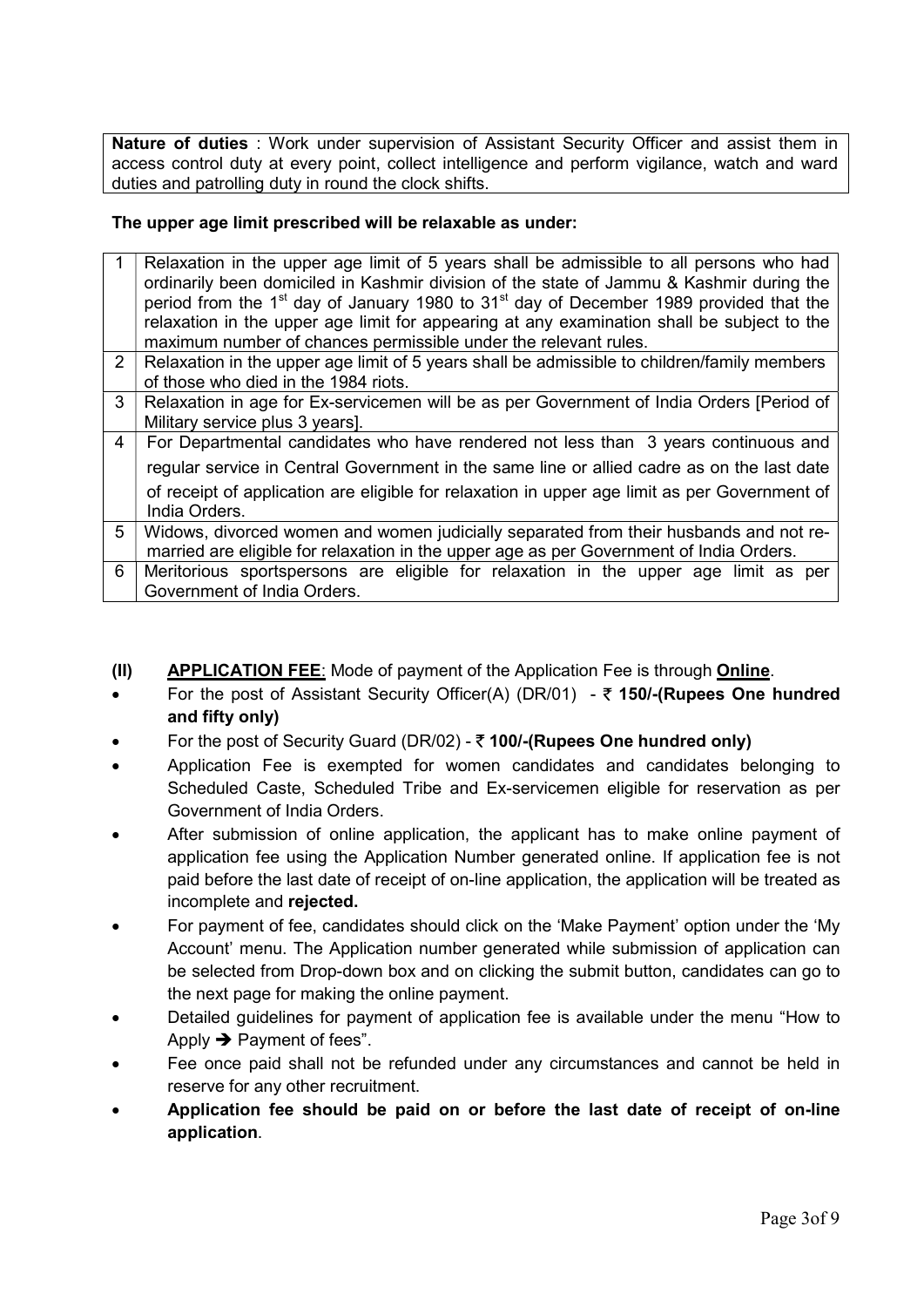# (III) SELECTION PROCEDURE:

# For the post of Assistant Security Officer(A) (Post Code DR/01) :

The selection process will consist of Physical Test and Written Test.

#### 1. Physical Events

### (a) Physical Events (Male)

- 
- (i)  $1.6$  Kms. run 06 minutes 30 seconds.<br>(ii) Long Jump 3.65 meters in 3 chances Long Jump - 3.65 meters in 3 chances
- (iii)

|          | Age Group      | Nos.      |
|----------|----------------|-----------|
| Chin ups | Upto 30 years  | 08-09     |
|          | 30-40 years    | 05-06     |
| Push ups | 40-45 years    | $16 - 17$ |
|          | Above 45 years | $12 - 13$ |
|          | Upto 30 years  | 25-29     |
| Sit ups  | 30-40 years    | 20-24     |
|          | 40-45 years    | 15-19     |
|          | Above 45 years | $10 - 14$ |

#### (b) Physical Events (Female)

- $(i)$  800 meters run 04 minutes
- $(ii)$  Long Jump 2.7 meters (09 feet) in 3 chances
- (iii)

|         | Age Group      | Nos. |
|---------|----------------|------|
|         | Upto 30 years  | 20   |
|         | 30-40 years    | 15   |
| Sit ups | 40-45 years    | 12   |
|         | Above 45 years | 10   |

#### 2. Written Test

 The candidates who qualify the physical test will be allowed to appear for a Written Test of 75 marks in the allotted time of 90 minutes. Composition of the question paper will be as per the following pattern:

- (a) Comprehension 25 marks
- (b) Report writing 25 marks
- $(c)$  Analytical (Basic Maths, General Awareness, Objective type)

# For the post of Security Guard (Post Code DR/02) :

The selection process will consist of Physical Test and Written Test.

# 1. Physical Events

- (a) Physical Events (Male)
- $(i)$  100 meters run 16 seconds.
- $(iii)$  Long Jump 3.65 meters in 3 chances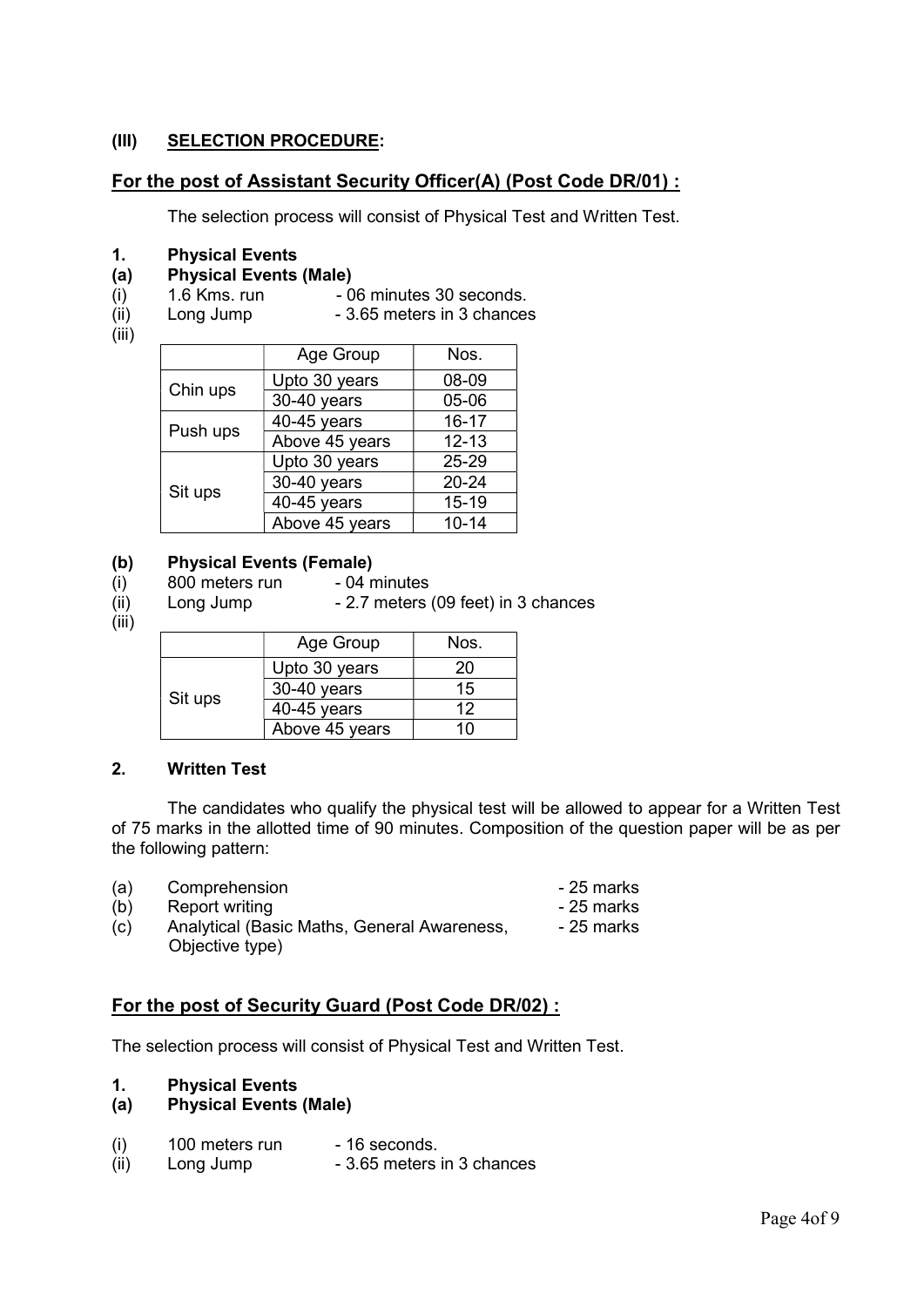(iii)

|          | Age Group      | Nos.      |
|----------|----------------|-----------|
|          | Upto 30 years  | 08-09     |
| Chin ups | 30-40 years    | 05-06     |
| Push ups | 40-45 years    | $16 - 17$ |
|          | Above 45 years | $12 - 13$ |
|          | Upto 30 years  | 25-29     |
| Sits ups | 30-40 years    | 20-24     |
|          | 40-45 years    | 15-19     |
|          | Above 45 years | $10 - 14$ |

# (b) Physical Events (Female)

 $(i)$  100 meters run - 20 seconds.

 $(iii)$  Long Jump - 2.7 meters (09 feet) in 3 chances

# (iii)

|          | Age Group      | Nos. |
|----------|----------------|------|
|          | Upto 30 years  | 20   |
|          | 30-40 years    | 15   |
| Sits ups | $40-45$ years  | 12   |
|          | Above 45 years | 10   |

# 2. Written Test

 The candidates who qualify the physical test will be allowed to appear for a Written Test for 75 marks in the allotted time of 90 minutes. Composition of the question paper will be as per the following pattern:

| (a) | Comprehension                                         | - 25 marks |
|-----|-------------------------------------------------------|------------|
| (b) | General Awareness (Objective Type)                    | - 25 marks |
| (c) | Analytical or Basic Maths (Objective Type) - 25 marks |            |

# (IV) PREVAILING ADDITIONAL BENEFITS:

In addition to the normal Pay and Allowances as admissible under rules, the employees

of the Department of Atomic Energy are entitled for:

- Exciting working environment
- Promotion avenues
- Attractive performance related incentives
- Attractive professional update allowance
- Healthcare for self and family members
- Leave Travel Concession for self and family members
- Reimbursement of Tuition fee and Departmental Accommodation etc. as per Government of India Orders.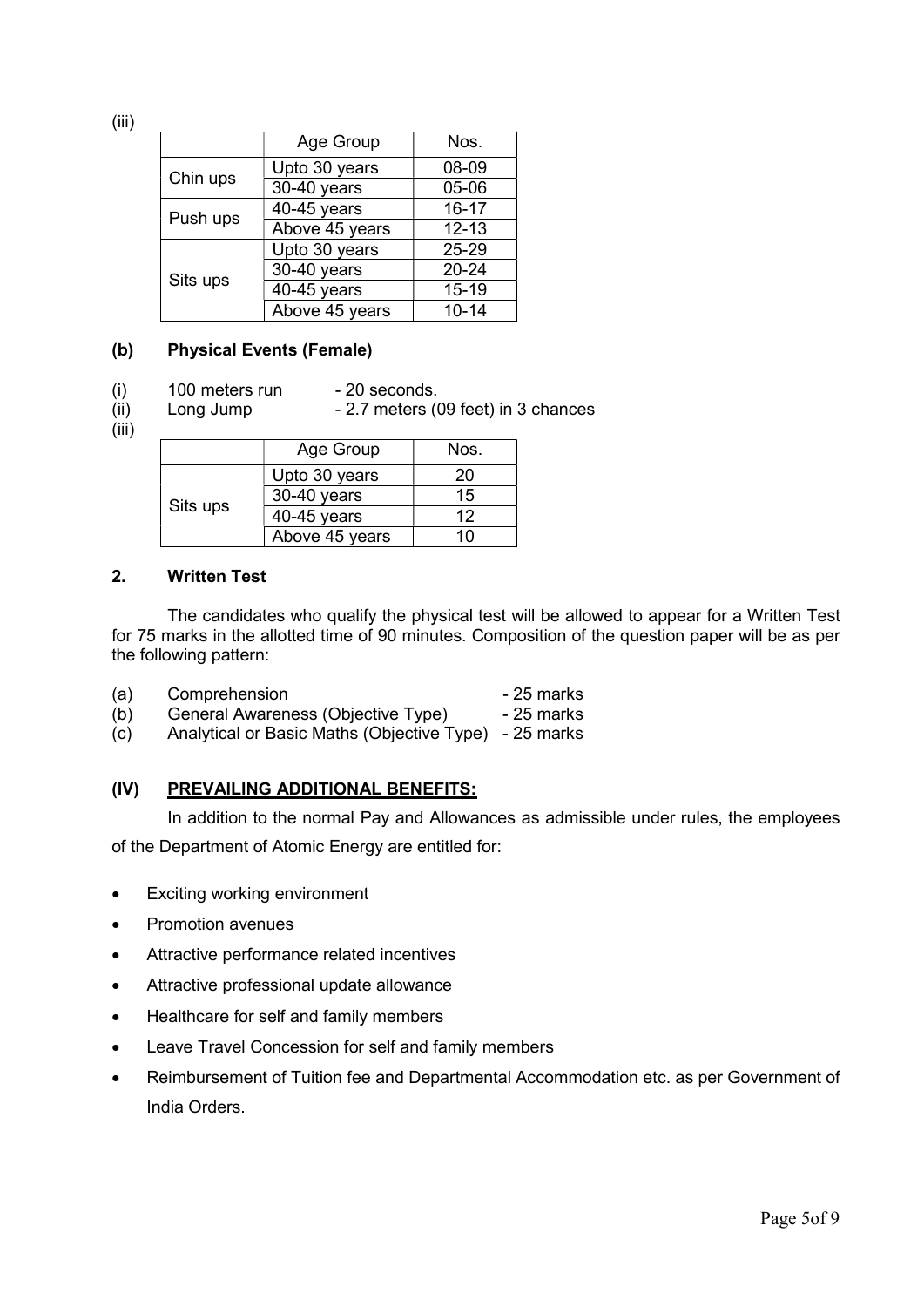# (V) GENERAL CONDITIONS:

| $\mathbf{1}$   | Applications will be accepted ONLINE only.                                                                                                                                                |
|----------------|-------------------------------------------------------------------------------------------------------------------------------------------------------------------------------------------|
| $\overline{2}$ | Facility for applying on-line will be available from 16/11/2019 to 06/12/2019. For detailed<br>information about online submission of application and procedure for payment of            |
|                | application fee, please visit the website https://recruit.barc.gov.in. Candidates are                                                                                                     |
|                | advised to read instructions given on Home Page of our website by clicking the option                                                                                                     |
|                | 'How to apply'.                                                                                                                                                                           |
| 3              | Candidate should not apply multiple applications.                                                                                                                                         |
| $\overline{4}$ | Candidates may ensure that they fill in the correct information. Candidates who furnish                                                                                                   |
|                | false information will be disqualified for Physical Test / Written Test. BARC reserves the                                                                                                |
|                | right to reject the candidature of any applicant at any stage.                                                                                                                            |
| 5              | Candidates belonging to SC/ST/OBC/EWS category should clearly indicate the same in                                                                                                        |
|                | the application (even when applying for UR vacancy) and should furnish proof of the                                                                                                       |
|                | same in the specified format at the time of Physical Test / Written Test (as applicable)                                                                                                  |
|                | failing which they will be treated as Unreserved and subsequent representation for<br>change of community status will not be entertained.                                                 |
| 6              | Candidates are required to have a valid e-mail ID and Mobile Number. It should be kept                                                                                                    |
|                | active during the currency of this recruitment process. Intimation regarding Call letter                                                                                                  |
|                | for physical and written tests to the screened-in candidates will be sent to registered                                                                                                   |
|                | email ID only.                                                                                                                                                                            |
| $\overline{7}$ | Candidates must regularly check the website. All information related to the recruitment                                                                                                   |
|                | will be made available on the website. Information displayed on the website will be                                                                                                       |
|                | deemed as intimation to the candidates.                                                                                                                                                   |
| 8              | The vacancies shown above are provisional and subject to variation. The filling up of                                                                                                     |
|                | vacancies indicated in the advertisement is also subject to the approval of the<br>Competent Authority and may not be filled up if decided otherwise in terms of the orders               |
|                | issued by Government from time to time.                                                                                                                                                   |
| 9              | Candidates empanelled under WAITING LIST will be offered appointment ONLY in case                                                                                                         |
|                | candidate in the main list does not join. The validity of operation of wait list will be one                                                                                              |
|                | year from the date of preparation of select panel or after notifying any such recruitment                                                                                                 |
|                | whichever is earlier.                                                                                                                                                                     |
| 10             | At the time of Physical Test / Written Test, candidate must bring a print out of the online<br>application and admit card (to be downloaded from the website) along with the documents in |
|                | support of identity proof (Aadhar Card/PAN Card/Driving License/Voter Card) in original and self                                                                                          |
|                | attested copies of all relevant documents as mentioned in the advertisement. The physical /                                                                                               |
|                | written tests will be conducted in Mumbai only.                                                                                                                                           |
| 11             | The eligibility criteria in the advertisement will be determined with reference to the last                                                                                               |
|                | date of receipt of application. Before applying candidates should ensure that they fulfill                                                                                                |
|                | all the eligibility conditions and required educational qualification mentioned in the                                                                                                    |
| 12             | advertisement.<br>Candidates who are still pursuing the educational qualification prescribed in the                                                                                       |
|                | Advertisement as on the closing date of receipt of application will not be eligible to                                                                                                    |
|                | apply.                                                                                                                                                                                    |
| 13             | CGPA or its equivalent grades obtained by the candidate will have to be indicated as                                                                                                      |
|                | equivalent percentage of marks by conversion to percentage in accordance with the                                                                                                         |
|                | method of conversion of corresponding University/Institution's norms. In the absence of                                                                                                   |
|                | the same the candidature will not be considered.                                                                                                                                          |
| 14             | Mere fulfillment of requirements as laid down in the advertisement does not entitle a                                                                                                     |
|                | candidate to be called for Physical Test / Written Test.                                                                                                                                  |
| 15             | Posting of selected candidates will be at the discretion of BARC and subject to the<br>availability of vacancy and they are liable to serve in any part of India and in any               |
|                | constituent units of the Department of Atomic Energy.                                                                                                                                     |
| 16             | Candidates working under the Central/State Government, Public Sector Undertakings,                                                                                                        |
|                | Autonomous Bodies etc; are required to submit "NO OBJECTION CERTIFICATE" at                                                                                                               |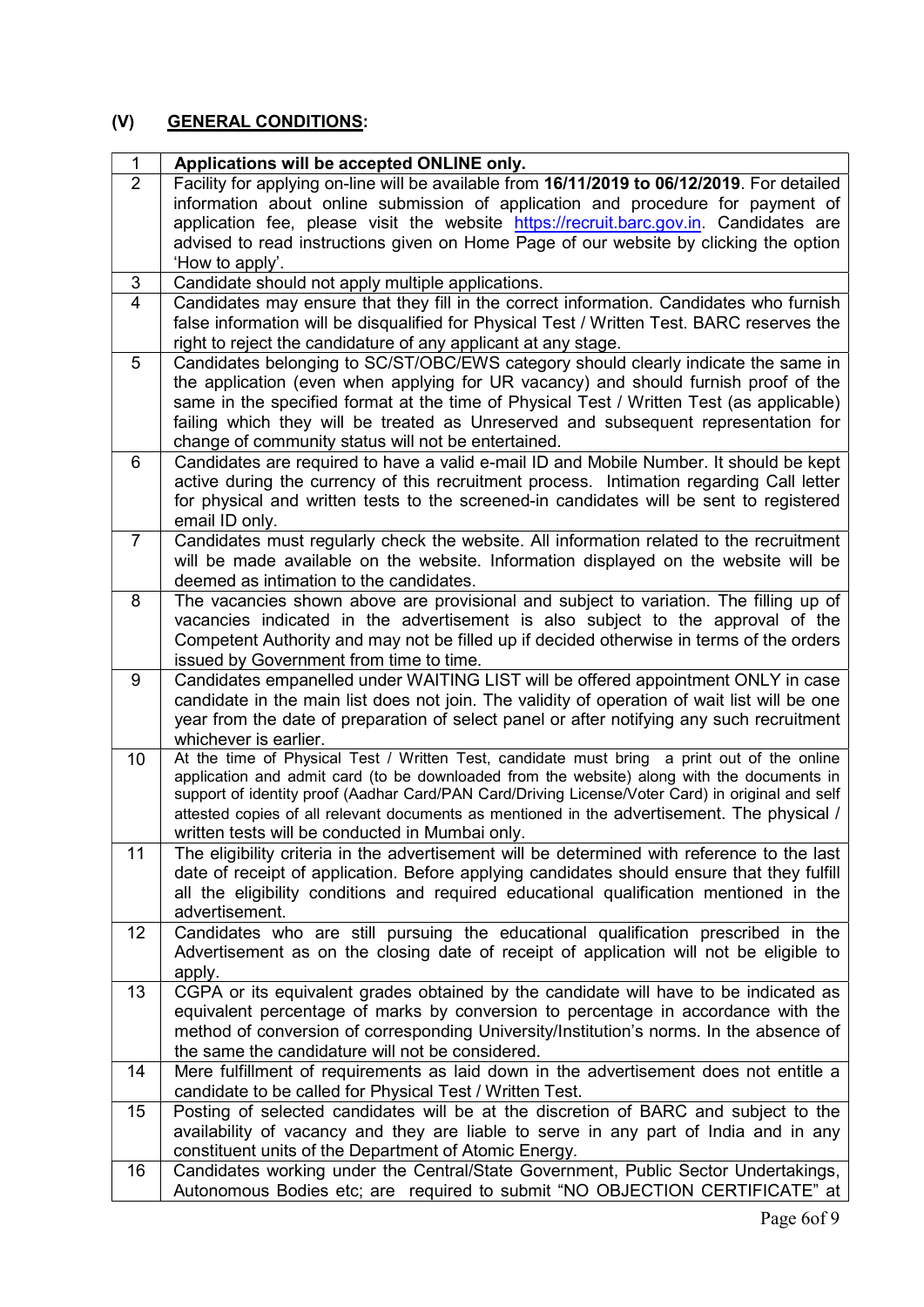|                 | the time of Physical Test / Written Test, failing which they will not be allowed to appear |
|-----------------|--------------------------------------------------------------------------------------------|
|                 | for the Physical Test / Written Test.                                                      |
| 17              | SC/ST outstation candidates called for Physical Test will be paid to and fro Travelling    |
|                 | Allowance equivalent to second class railway fare by the shortest route as per rules or    |
|                 | actual fare whichever is less. However, Travelling Allowance is not admissible to those    |
|                 | SC/ST candidates who are already in Central/State Government Services, Central/State       |
|                 | Government Corporations, Public Sector Undertakings, Autonomous bodies, Local              |
|                 | Government Institutions and Panchayats and the concession availed from Railways, if        |
|                 | any, for undertaking journey for attending Physical Test. Candidates are required to       |
|                 | Download TA form from https://recruit.barc.gov.in /Job Application / Download Forms /      |
|                 | TA Claim Form. Travelling Allowance reimbursement will be subject to production of self    |
|                 | attested copy of SC/ST Certificate and tickets.                                            |
| 18              | The nature of duties to be performed involves working in round-the-clock shifts.           |
| 19              | The candidates appointed will be governed by National Pension System.                      |
| 20              | Candidates are advised to submit the ONLINE application well in advance without            |
|                 | waiting for the closing date.                                                              |
| 21              | BARC reserves the right to fill up the posts or even to cancel/restrict/modify/alter the   |
|                 | whole process of recruitment without issuing any further notice or assigning any reason    |
|                 | thereof.                                                                                   |
| 22 <sub>2</sub> | Ex-servicemen who have already secured employment in civil side under Central              |
|                 | Government on regular basis after availing the benefit of reservation given to ex-         |
|                 | servicemen for their re-employment are NOT ELIGIBLE for claiming benefits of               |
|                 | reservation under Ex-servicemen Category.                                                  |

# (VI) COPIES OF CERTIFICATES TO BE SUBMITTED AT THE TIME OF PHYSICAL TEST / WRITTEN TEST

| $\mathbf 1$    | Educational qualifications supported by appropriate certificates and mark sheets<br>indicating the subjects offered in the examinations, experience etc.        |
|----------------|-----------------------------------------------------------------------------------------------------------------------------------------------------------------|
| $\overline{2}$ | Date of Birth/Proof of age: Date of birth indicated in School Leaving Certificate                                                                               |
|                | /Matriculation Certificate (SSC)/Municipal Birth Certificate only will be accepted.                                                                             |
| 3              | For SC/ST category - caste certificate should have been issued by an authorised                                                                                 |
|                | authority in the prescribed format given at Annexure-1 <sup>*</sup> . The community should have                                                                 |
|                | been included in the Presidential orders in relation to the concerned state.                                                                                    |
| 4              | For OBC category - certificate should have been issued by an authorised authority in the                                                                        |
|                | prescribed format with non-creamy layer certificate and the caste/community should have                                                                         |
|                | been included in the Central lists of Other Backward Caste. The OBC non-creamy layer                                                                            |
|                | certificate should be valid as on the last date of submission of online application. OBC                                                                        |
|                | candidates should also enclose self declaration of non-creamy layer status in the format                                                                        |
|                | as given in Annexure-2*. OBC for the purpose of AGE RELAXATION AND                                                                                              |
|                | RESERVATION will mean "persons of OBC categories not belonging to the Creamy<br>Layer" as defined in Government of India, Department of Personnel & Training OM |
|                | No.36012/22/93-Estt.(SCT) dated 08.09.93 and modified vide Government of India,                                                                                 |
|                | Department of Personnel & Training OM No.36033/3/2004-Estt.(Res) dated 09/3/2004,                                                                               |
|                | OM No. 36033/3/2004-Estt.(Res.) dated 14/10/2008, OM No. 36033/1/2013-Estt(Res.)                                                                                |
|                | dated 27/05/2013 and latest modification vide Government of India, Department of                                                                                |
|                | Personnel and Training OM No. 36033/1/2013-Estt (Res.) dated 13/09/2017( As per the                                                                             |
|                | format given in <b>Annexure-3*</b> ).                                                                                                                           |
| 5              | Discharge Certificate (applicable to Ex-servicemen only).                                                                                                       |
| 6              | Proof of the effect that they have been affected by 1984 riots (if claiming age relaxation).                                                                    |
| $\overline{7}$ | Claim regarding domiciled in Kashmir Division from 01.01.1980 to 31.12.1989 (if claiming                                                                        |
|                | age relaxation for Kashmir Division).                                                                                                                           |
|                | <b>Certificate of proof of residence</b> - any person intending to avail of relaxation of age                                                                   |
|                | limit admissible under Rule-3 shall submit a certificate from the District Magistrate in the                                                                    |
|                | Kashmir Division within whose jurisdiction he/she had ordinarily resided or any other                                                                           |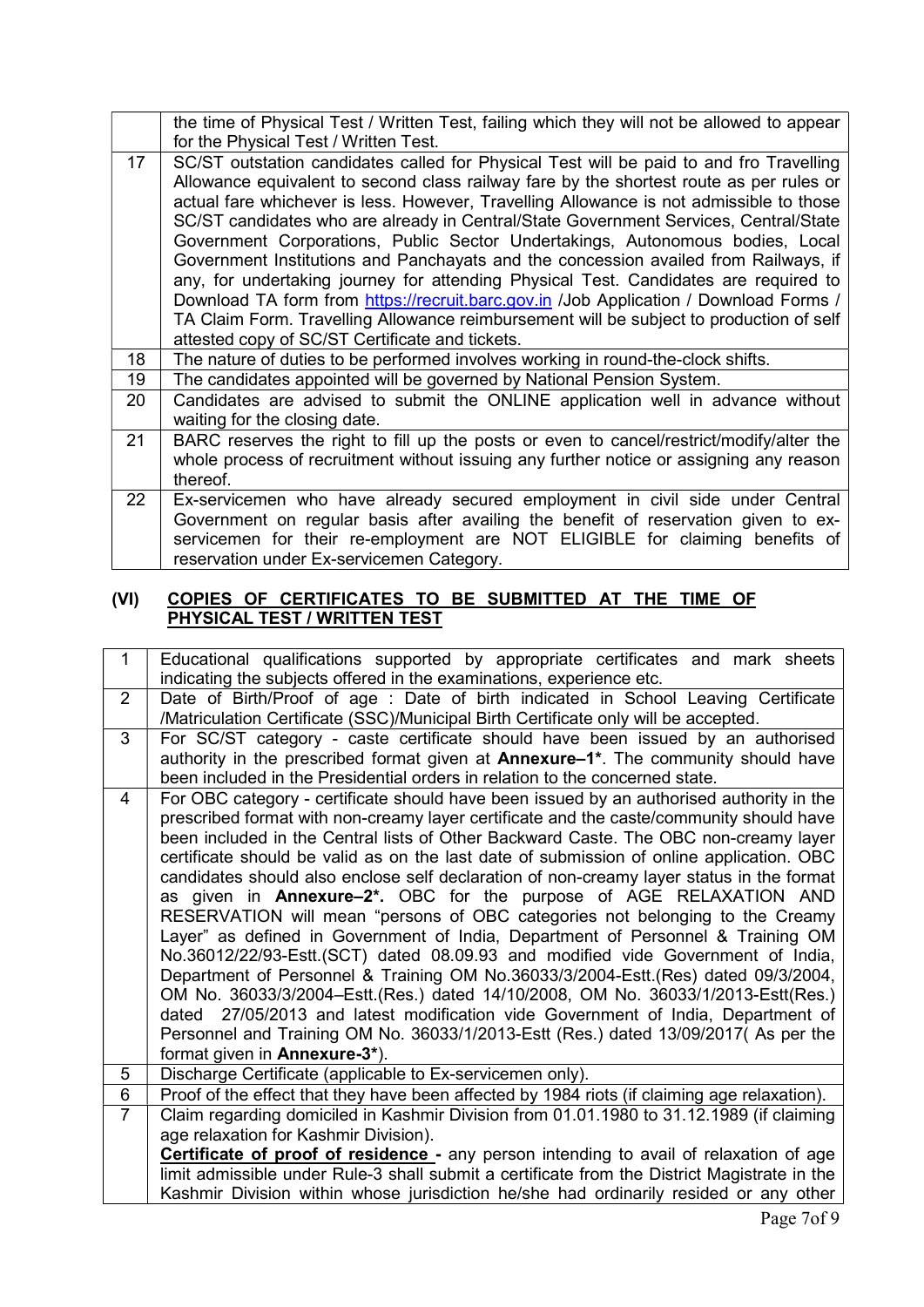|   | authority designated in this behalf by the Government of Jammu & Kashmir to the effect                                                                                        |
|---|-------------------------------------------------------------------------------------------------------------------------------------------------------------------------------|
|   | that he/she had ordinarily been domiciled in the Kashmir Division of the State of Jammu                                                                                       |
|   | & Kashmir during the period from the 1 <sup>st</sup> day of January, 1980 to the 31 <sup>st</sup> day of                                                                      |
|   | December, 1989.                                                                                                                                                               |
| 8 | <b>Economically Weaker Section (EWS) Reservation</b><br>Candidates who are not covered under the scheme of reservation for SC/ST/OBC                                          |
|   | and whose family has gross annual income below ₹ 8 Lakh (Rupees Eight Lakh) are                                                                                               |
|   | to be identified as EWS for the benefit of reservation. Income shall also include income                                                                                      |
|   | from all sources i.e. salary, agriculture, business, profession etc. for the financial year                                                                                   |
|   | prior to the year of application. Also, candidates whose family owns or possesses any of                                                                                      |
|   | the following assets shall be excluded from being identified as EWS irrespective of                                                                                           |
|   | family income:                                                                                                                                                                |
|   | 5 acres of agricultural land and above;<br>(i)                                                                                                                                |
|   | (ii) Residential flat of 1000 sq. ft. and above;                                                                                                                              |
|   | (iii) Residential plot of 100 sq. yards and above in notified municipalities;                                                                                                 |
|   | (iv) Residential plot of 200 sq. yards and above in areas other than the notified                                                                                             |
|   | municipalities.                                                                                                                                                               |
|   | The property held by a "Family" in different locations or different places/cities                                                                                             |
|   | would be clubbed while applying the land or property holding test to determine EWS                                                                                            |
|   | status.                                                                                                                                                                       |
|   | The term "Family" for this purpose will include the person who seeks benefit of<br>reservation, his/her parents and siblings below the age of 18 years as also his/her spouse |
|   | and children below the age of 18 years.                                                                                                                                       |
|   | The benefit of reservation under EWS can be availed upon production of an                                                                                                     |
|   | Income and Asset Certificate issued by a Competent Authority. The Income and Asset                                                                                            |
|   | Certificate issued by any one of the following authorities in the prescribed format as given                                                                                  |
|   | in Annexure 5* shall only be accepted as proof of candidate's claim as belonging to                                                                                           |
|   | EWS:                                                                                                                                                                          |
|   | District Magistrate / Additional District Magistrate / Collector / Deputy<br>(a)                                                                                              |
|   | Commissioner / Additional Deputy Commissioner / 1 <sup>st</sup> Class Stipendiary                                                                                             |
|   | Magistrate / Sub-Divisional Magistrate / Taluka Magistrate / Executive Magistrate<br>/ Extra- Assistant Commissioner.                                                         |
|   | Chief Presidency Magistrate / Additional Chief Presidency Magistrate /<br>(b)                                                                                                 |
|   | Presidency Magistrate.                                                                                                                                                        |
|   | Revenue Officer not below the rank of Tehsildar and<br>(c)                                                                                                                    |
|   | Sub-Divisional Officer of the area where the candidate and/or his family normally<br>(d)                                                                                      |
|   | resides.                                                                                                                                                                      |
|   | The candidates applying against the vacancies reserved for EWS must possess                                                                                                   |
|   | Income and Asset Certificate as on closing date of receipt of application. These                                                                                              |
|   | candidates need to produce valid Income and Asset certificate during document                                                                                                 |
|   | verification. In case of non-compliance to these stipulations, their claim for reserved status                                                                                |
|   | under EWS will not be entertained and the candidature / application of such candidates, if                                                                                    |
|   | fulfilling all the eligibility conditions for General (UR) category, will be considered under                                                                                 |
|   | General (UR) vacancies only.<br>EWS status as on the closing date for ONLINE application for this advertisement                                                               |
|   | shall only be considered for availing reservation benefits, if eligible. Any change in the                                                                                    |
|   | community/ EWS status of the candidate thereafter shall not be entertained.                                                                                                   |
| 9 | Any other relevant certificates (as applicable).                                                                                                                              |
|   |                                                                                                                                                                               |

\*Annexure can be downloaded by following the link https://recruit.barc.gov.in <JOB APPLICATION / DOWNLOAD FORMS>.

For any queries, kindly contact :

For the post of Assistant Security Officer(A) (Post Code DR/01) : +91 2559 2800 For the post of Security Guard (Post Code DR/02) : +91 2559 2058